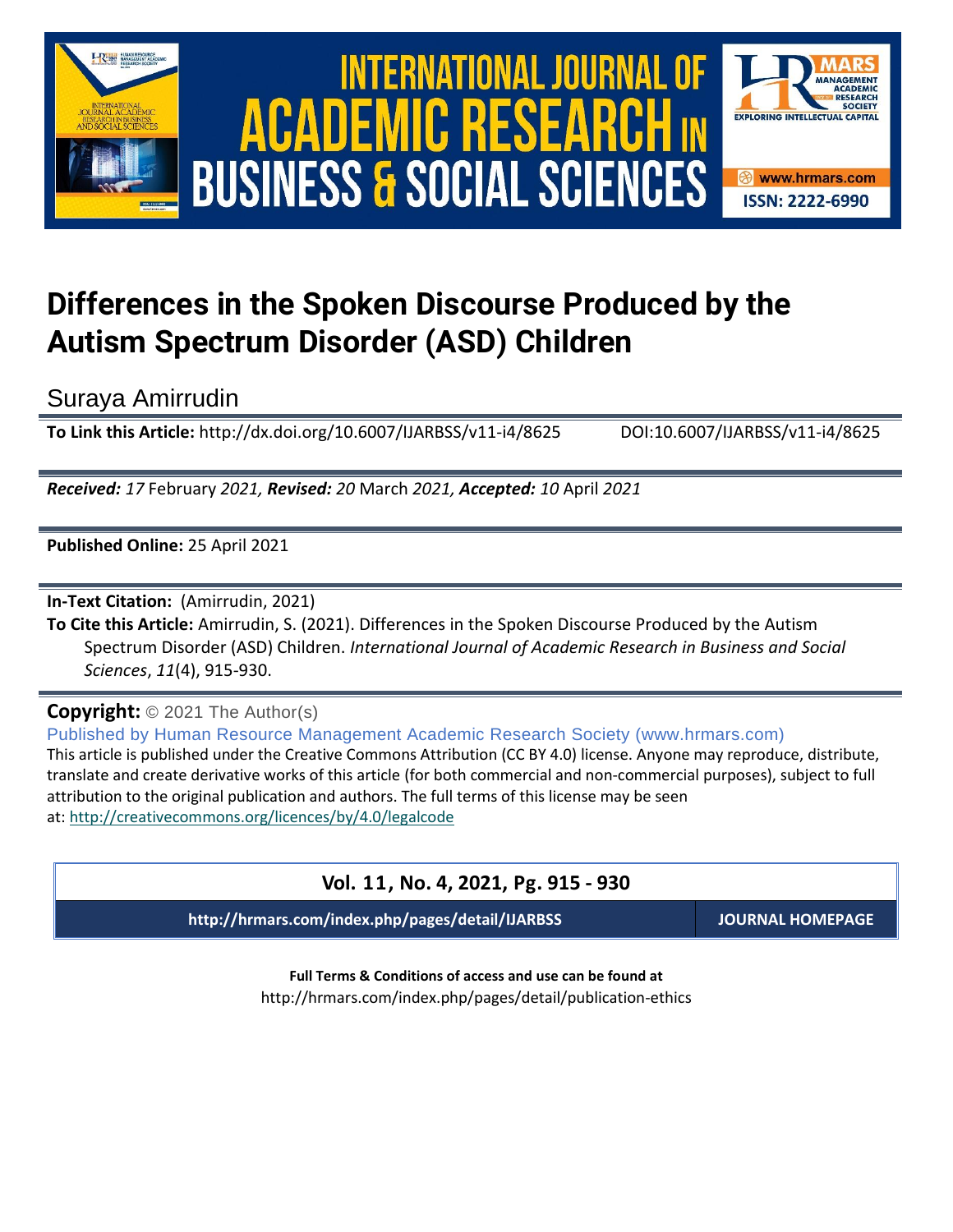

# **Differences in the Spoken Discourse Produced by the Autism Spectrum Disorder (ASD) Children**

Suraya Amirrudin Infrastructure University Kuala Lumpur

### **Abstract**

Discourse is a social boundary that defines what statements can be said about a topic and discourse among special needs children is different. Additionally, social stories have been described as practical in educational practice and intervention. Therefore, the current research is trying to perceive the functional deficits of the ASD children by acknowledging the possibility of their autistic strengths. Likewise, the leap of research in the field of autism is enormous, and it is said to have increased dramatically in recent years.The current study uses qualitative data to provide details to the research objective; to compare the communicative intent of the spoken discourses produced by the low, medium and high functioning ASD children.There are four female and nine male ASD children selected as the sample for the study. The age is ranged from 9 to 11 years old. As for the instruments, the study utilises two main instruments; social stories and semi-structured interview questions. Nevertheless, to explain more about this phenomenon, the current research uses the Discourse Analysis Theory (Normaliza Abd Rahim, 2019). In the end, the current study is also succeeded in comparing the discourses of the ASD children according to their categories; LFA, MFA and HFA and coming up with the repertoire (list of utterances and gestures). For the communicative intent, two similarities are found; firstly, all the three groups; LFA, MFA and HFA demonstrate the seven communicative intent signals and secondly, their utterances match with the elements in the Discourse Analysis Theory (2019).

**Keywords:** Spoken Discourse, Autism Spectrum Disorder (ASD), Social Stories, Communicative Intent, Discourse Analysis Theory

#### **Introduction**

ASD is a disorder that comes under behaviour, communication and interaction difficulties. Autism was first found by a psychiatrist, Dr. Leo Kanner, who worked at John Hopkins University in 1943. He emphasised that the main effect of autism was the disorder in relationship development with other people (autistic aloofness). Kanner (1943) was also the first person to explain autism at an early stage. In the same year when Kanner (1943) found autism, Dr. Hans Asperger, a German scientist, documented the Asperger syndrome. Only in the 1990s, Asperger syndrome was put in the autism spectrum. However, these two disorders are different accordingly. Children with Asperger syndrome have normal development of communication and motor skills, and its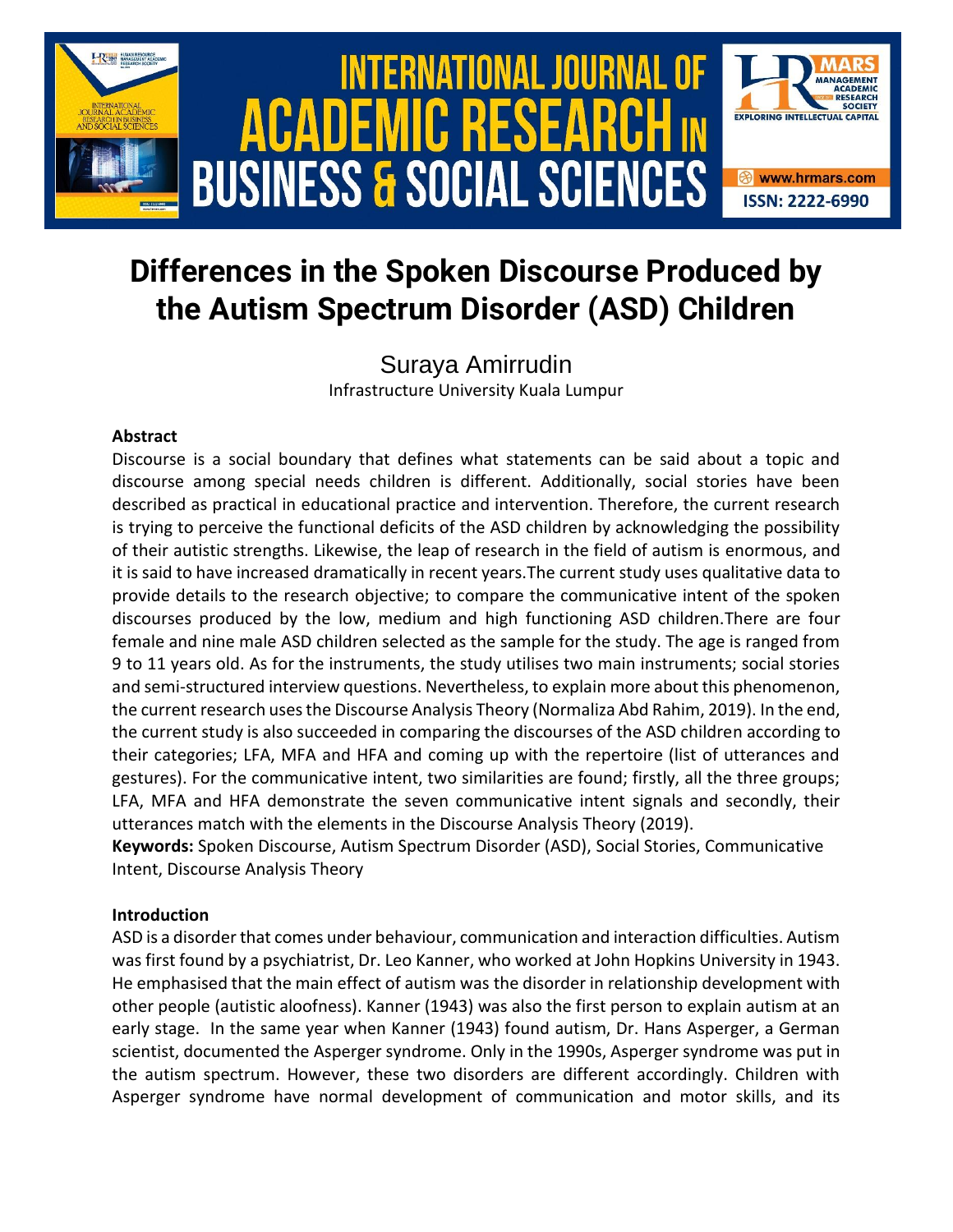obvious symptom is social disorder. In 2013, the DSM-5 replaced Autistic Disorder, Asperger's Disorder and other pervasive developmental disorders with the umbrella diagnosis of autism spectrum disorder.

Furthermore, according to Kanner (1943), not all individuals with autism display withdrawn social behaviour. Knutsen (2013) also found that the ability of children with ASD to communicate and use language depends on their intellectual and social development. Some children with ASD may not be able to communicate using speech or language, and some may have minimal speaking skills. Others may have rich vocabularies and be able to talk about specific subjects in great detail. Some high functioning ASD children could produce echolalia. Echolalia is one of the language characteristics of autism that has been demonstrated to serve communication and social functions (Prizant & Rydell, 1984). Su, Naigles & Su (2018) also mentioned about the uneven language development among the three distinct subgroups (high verbal, middle verbal, low verbal) of (Mandarin spoken) ASD children. Since the current study also witnessed the uneven language development among the ASD children, the spoken discourses of the low, medium and high functioning ASD children were analysed and compared for their communicative intent and communicative strategies.

#### **Literature Review**

According to Prizant and Wetherby (1986), communicative intent is the skill to use expressive gestures to affect the behaviour or attitudes of others. Besides that, communicative intent is also connected to social relatedness, social cognition, and communicative knowledge. In the understanding of language and social impairment of the ASD children studies like Johnston et al., (2019); Loytomaki et al., (2019); Suraya & Normaliza (2019) mentioned about the absence of executive function (EF), and Theory of Mind (ToM) caused the ASD children to manifest the unconventional communicative means. Hence, with functional discrepancies, children with autism often face difficulty in demonstrating communicative intent.

Several studies investigating communicative intent in spoken discourse have been carried out on language and communication. Human language is indeed rich and complex, and the most challenging part is to attend to it and to reminisce everything that it communicates. Luckily, according to Givon (1992), language contains many cues that could provide information about what to attend to and what to remember later. In other words, it means that the ability to use spoken language effectively demands the communicative intent skill in both verbal and nonverbal language, which includes the comprehension and use of a communication symbol system. With this note and since ASD children are low and minimally verbal and some are even non-verbal and produce notably disfluent speech, there have been many studies conducted to look at communicative intent of the spoken discourse among autism. First was Belmonte et al., (2013) examined 31 ASD children to look at their developmental motor speech disorder by using special instruments. They managed to determine children who experienced difficulty in expressive language and those who were suffering from oral motor functioning impairment. These children were seen as having severe injuries in different areas with one and another, and because of that, their expressive language and oral motor skills were passable with their abilities. Besides that, Chenausky et al. (2019) investigated the extent of motor speech impairment from 54 low-verbal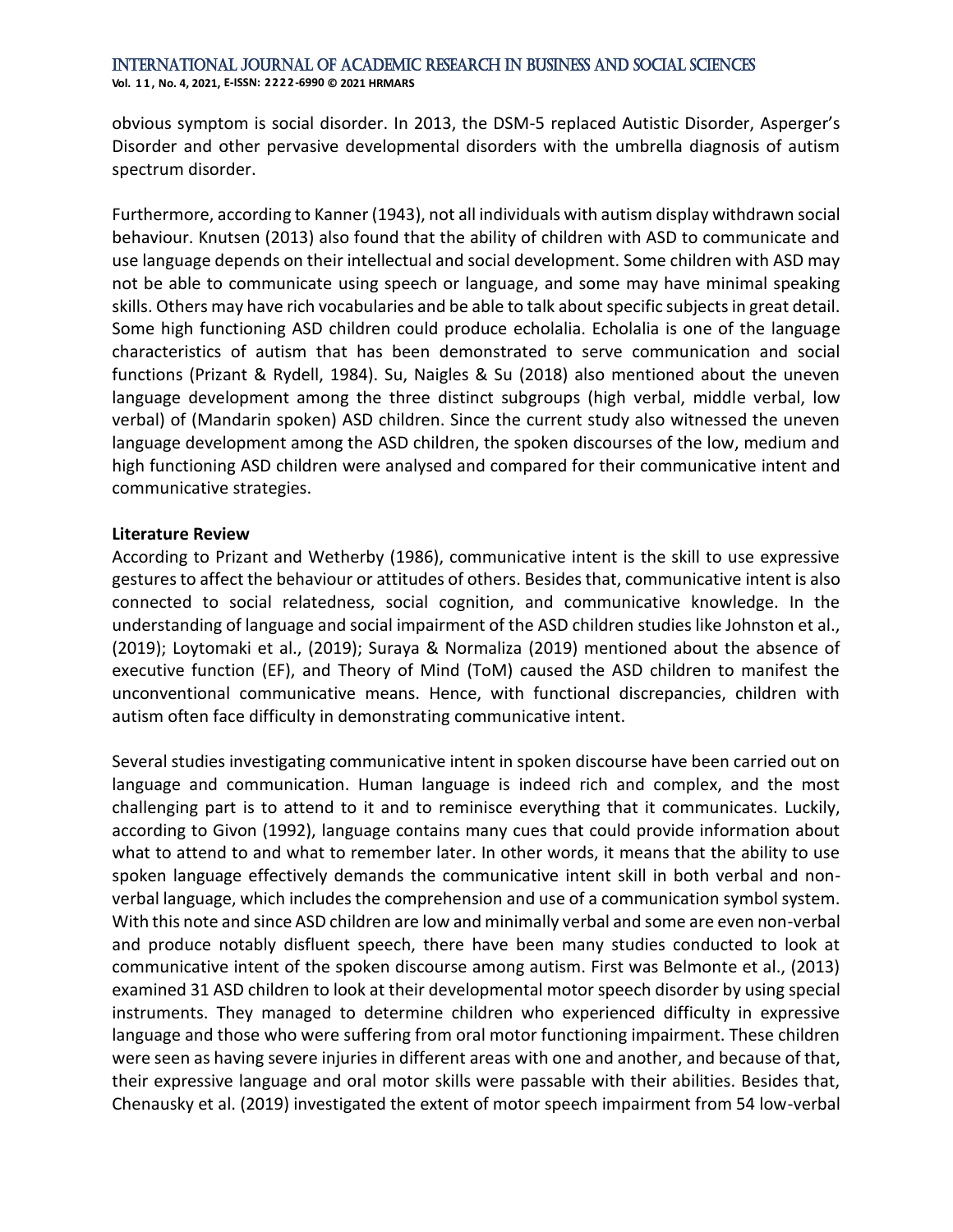**Vol. 1 1 , No. 4, 2021, E-ISSN: 2222-6990 © 2021 HRMARS**

and minimally verbal ASD children. They found that there was a need to develop spoken language interventions to cater especially the minimally verbal individuals with autism. Other than that, technology is embedded in the intervention to gauge the communicative intent of the autism too like in Wendt et al., (2019) when they used iPad-based Speech Generating Device Infused into instruction together with Picture Exchange Communication System (PECS) to help the young adults with severe autism to be able to depict the request behaviour. This study was also to highlight the communicative intent of the ASD children could be gauged in different ways.

Hengst (2020) in her book "Understanding Everyday Communicative Interactions" stated that interactions are often described as the basic ground for human society and have served as a basic model for understanding other types of communications. In particular, she said discourse analysis examines how people navigate every communicative interaction in real-time. Desiree Kaur et al. (2019) employed a case study design to observe levels of musical engagement for a group of ASD children, and they used the Sounds of Intent (SoI) Framework to see the effects of it. The results showed that the SoI Framework could create an avenue for the integration of music as the classroom activities for children with autism. Cerbo & Rabi (2019) said that children with autism, unlike their typically developing peers, do not follow all the milestones of development as regards growth and maturation. Specific to this is their delay in the social and communication aspects. Social and communication skills difficulties adversely affect the learning process of learners with ASD. It is recommended that suitable interference is needed to be conducted to address their complications.

In conclusion, with a good medium and intervention platform, communicative intent displayed by the ASD children could be observed. Joining the bandwagon, the current study was using Normaliza (2019) Discourse Analysis Theory to analyse the communicative intent displayed by the ASD children in the study and later the spoken discourses were compared.

#### **Methodology**

Referring to the research objective, the current study was required to have the qualitative data to provide the details. To date, various methods have been developed and introduced to measure the autism phenomenon. A case study design was chosen to allow for a closer approach of the ASD children. 13 ASD children were chosen with reference to the criteria provided by the DSM-5. There were only ASD students who were labelled as Level 1 and Level 2 were taken as the sample, whereas the Level 3 ASD students would likely need more intensive, long-term treatment. After a thorough discussion with a clinical psychiatrist and taken into consideration the objective of the study, ASD students who were labelled as Level 3 were excluded from the study. Therefore, only 13 with nine male and four female ASD students were selected.

Since this study was the continuation of a long study, it took the same instruments; social stories and interview questions. Not only that, the same titles of the social stories were used; (*Visit atuk and nenek in kampung, Being kind to animals and Helping my family*). After presenting the information about the communicative intent among the ASD children, the data were further compared according to the levels of the ASD respondents; low-functioning, medium-functioning and high-functioning. The comparison was clearly based on the elements inside the theoretical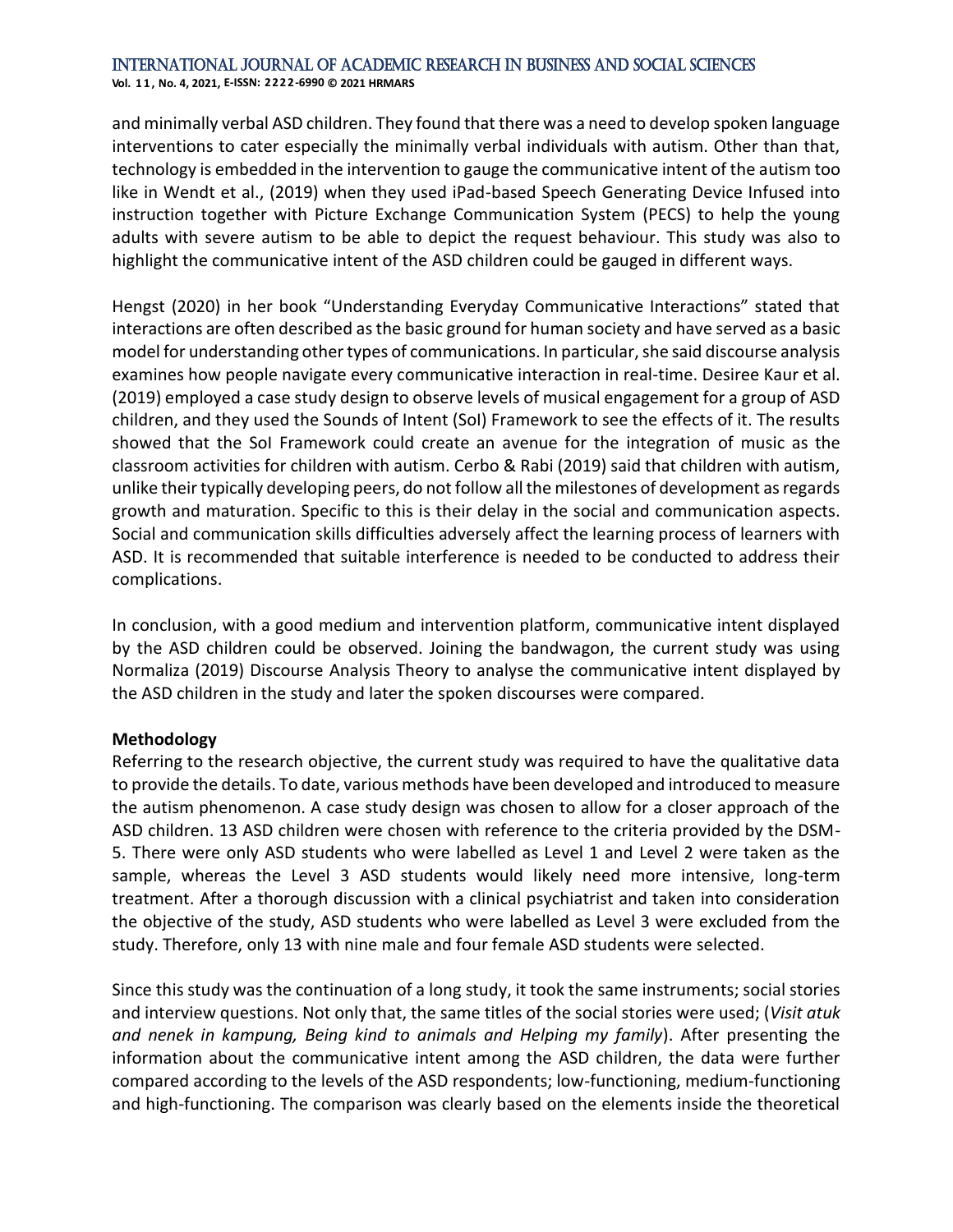frameworks. From the transcriptions, data were analysed by using the theories and presented in the following chapter.

|          | Discourse Analysis Theory (Normaliza Abd Rahim, 2019) |              |  |
|----------|-------------------------------------------------------|--------------|--|
| Content  | Context                                               | Assumption   |  |
| 1. Theme | 1. Grammar                                            | 1. Opinion   |  |
|          | 2. Setting                                            | 2. Reference |  |
|          | 3. Emotion                                            | 3. Question  |  |
|          |                                                       |              |  |

#### **Theoretical Framework**

Table 2: Discourse Analysis Theory (DAT)

The above Table 2 displays details of DAT. Referring to Normaliza (2019), the first element of DAT is the content, and this element is analysed through a theme that could be captured from materials like books, texts or even utterances. The theme is the subject that becomes the fundamental of a text, writing, utterances or interaction. The theme can also be the main idea for the discussion. As for the context, it has three sub-elements; grammar, setting and emotion. Grammar focusses on the syntactical and morphological constituent of the words, phrases and sentences. On the other hand, the setting is analysed following the information about location, time and people. As for the emotion, it is analysed when reactions and feelings are shown as the reflection towards a situation. Finally is the assumption. Normaliza (2019) also emphasises that assumption has three sub-headings; opinion, references and question. Primarily, opinion is deliberated from all the sources that surround the discourse, which is the text, utterances and interaction. Reference, on the other hand, is seen as the opportunity that the speaker or writer could have in recalling and bringing in any ideas referring to the matter that is being discussed and lastly is questioned. This sub-element is seen as necessary because according to the theorist, it is the nature of the speaker or writer to ask questions for clarification and confirmation on certain things.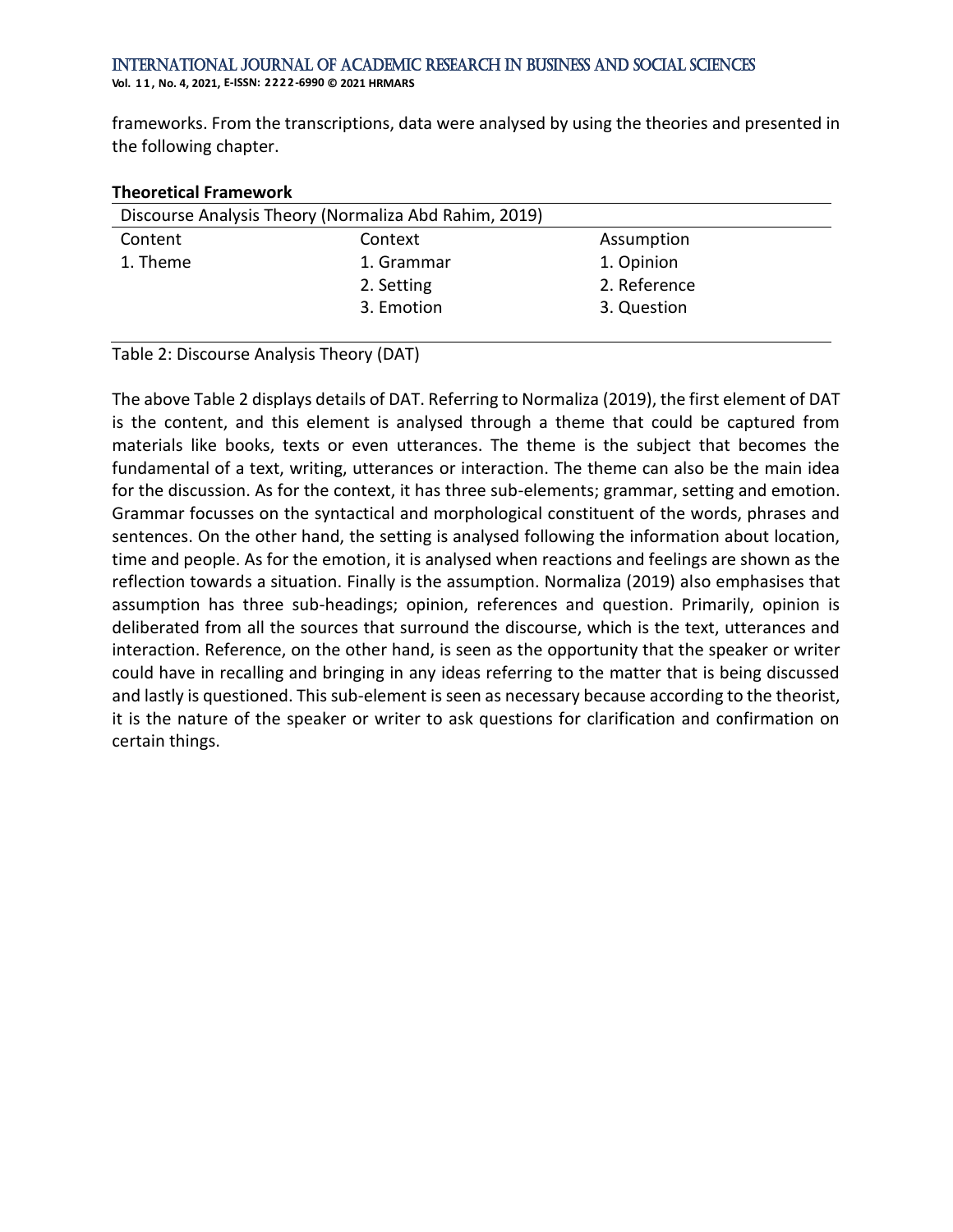**Vol. 1 1 , No. 4, 2021, E-ISSN: 2222-6990 © 2021 HRMARS**

#### **Results and Discussion**

**Comparison of the communicative intent of the spoken discourses produced by the low, medium and high functioning ASD children**

| <b>Discourse</b>          |                                                                                                                                                                                                                                 | <b>LFA</b>                                                                                                             |                                                                                                                                                                                                                                                           | <b>MFA</b>                                                                                                             |                                                                                                                                                                                                                                                                      | <b>HFA</b>                                                                                                                                                                                     |
|---------------------------|---------------------------------------------------------------------------------------------------------------------------------------------------------------------------------------------------------------------------------|------------------------------------------------------------------------------------------------------------------------|-----------------------------------------------------------------------------------------------------------------------------------------------------------------------------------------------------------------------------------------------------------|------------------------------------------------------------------------------------------------------------------------|----------------------------------------------------------------------------------------------------------------------------------------------------------------------------------------------------------------------------------------------------------------------|------------------------------------------------------------------------------------------------------------------------------------------------------------------------------------------------|
| Analysis Theory<br>(2019) | <b>Utterances</b>                                                                                                                                                                                                               | Communicative<br>Intent                                                                                                | <b>Utterances</b>                                                                                                                                                                                                                                         | Communicative<br>Intent                                                                                                | <b>Utterances</b>                                                                                                                                                                                                                                                    | Communicative<br>Intent                                                                                                                                                                        |
| Content<br>Theme          | LT1. Love<br>LT2. Peluk atuk<br>nenek                                                                                                                                                                                           | Communicat<br>ion display<br>Intention of                                                                              | MT1. Cium tangan<br>atuk dan nenek<br>(kiss atuk and                                                                                                                                                                                                      | Communicat<br>ion display<br>Intention of                                                                              | HT1. YesLove<br>sangat<br>(love them so                                                                                                                                                                                                                              | Generative<br>language<br>Communicat                                                                                                                                                           |
|                           | (hug atuk and<br>nenek)<br>LT3. Peluk la<br>(hug)<br>LT4. Sayang<br>LT5. Peluk atuk,<br>peluk nenek (hug<br>atuk, hug nenek)<br>LT6. No<br>LT7. Makan<br>kucing<br>(cat eats)<br>LT8. Tahu<br>LT9. Kasi makan<br>kasi minum air | uttering<br>words:<br>the words uttered<br>were minimal and<br>many of them were<br>single words and<br>short phrases. | nenek's hands)<br>MT2. Saya cakap I<br>love you<br>(I tell them I love<br>you)<br>MT3. Hug them<br>MT4. Ye tahu<br>(Yes I know)<br>MT5.Kindnesskuc<br>ing makan nasi<br>dengan ikan<br>(cat eats rice with<br>fish)<br>MT6. Saya ada<br>kucing aje cikgu. | uttering<br>words:<br>the words uttered<br>were more than the<br>LFA and many of<br>them were single<br>short phrases. | much)<br>HT2. Saya peluk<br>atuk, cikgupeluk<br>nenek juga. (I hug<br>my atuk and<br>nenek, teacher)<br>HT3. Yes, love<br>HT4. Say I love<br>you, cium, pegang<br>tanganbuat<br>macam ni<br>(I say I love you, I<br>kiss and hold their<br>hands. I do like<br>this) | ion display<br>(pronunciati<br>on was clear)<br>Intention of<br>uttering<br>words:<br>the words uttered<br>were more than LFA<br>and MFA and many<br>of them were long<br>phrases and clauses. |
|                           | (give animals                                                                                                                                                                                                                   |                                                                                                                        | Saya sayang la                                                                                                                                                                                                                                            |                                                                                                                        |                                                                                                                                                                                                                                                                      |                                                                                                                                                                                                |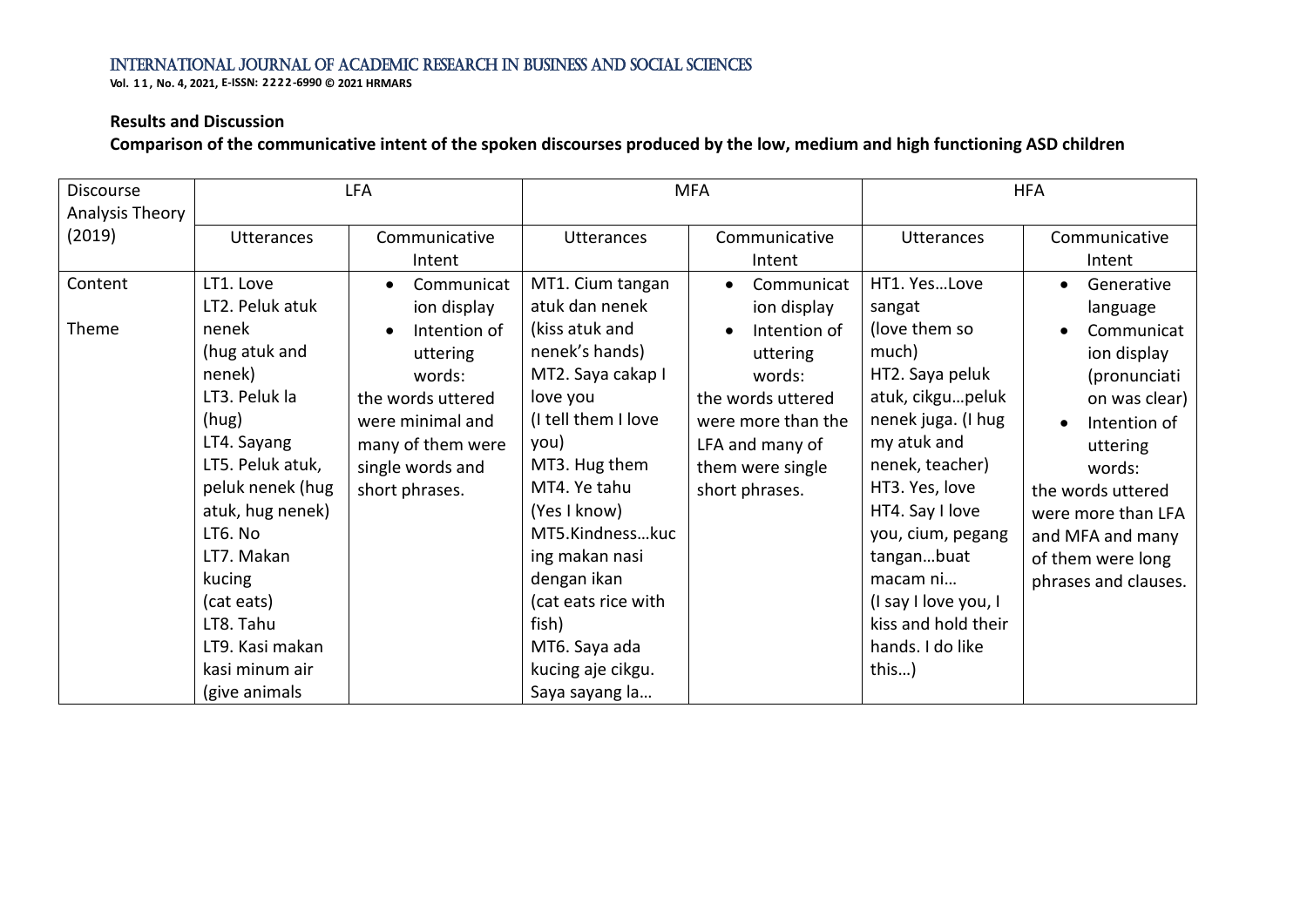|         | food to eat and    |                      | (I only have cats    |                       | HT5. Yes, I love     |                       |
|---------|--------------------|----------------------|----------------------|-----------------------|----------------------|-----------------------|
|         | water to drink)    |                      | teacher and I love   |                       | tokma so much.       |                       |
|         | LT10. Tolong ayah  |                      | them.)               |                       | (tokma=nenek)        |                       |
|         | (I help my father) |                      |                      |                       | HT6. Normally, I     |                       |
|         | LT15. Tolong       |                      |                      |                       | kiss her hands and   |                       |
|         | basuh pinggan      |                      |                      |                       | she kiss me back.    |                       |
|         | (helping washing   |                      |                      |                       | HT7. Yes             |                       |
|         | the plates)        |                      |                      |                       | cikgusaya love       |                       |
|         |                    |                      |                      |                       | atuk nenek saya.     |                       |
|         |                    |                      |                      |                       | (Yes teacher, I love |                       |
|         |                    |                      |                      |                       | my atuk and          |                       |
|         |                    |                      |                      |                       | nenek)               |                       |
| Context | LG1. Sedih (sad)   | Demonstrated a lot   | MG1. Sadcry          | Demonstrated          | HG1. Wendy           | Demonstrated very     |
|         | LG2. Nangis (cry)  | of ritualisation of  | MG2. Happy           | minimal ritualisation | sedihsaya pun        | minimal ritualisation |
| Grammar | LG3. Hadiah        | signals within the   | Jumpjumpyeah         | of signals within the | kena marah           | of signals within the |
|         | (present)          | contexts.            | MG3. Saya tak        | contexts.             | (Wendy is sadI'm     | contexts.             |
|         | LG4.Marahsedih     | Very minimal ability | tahusaya nangis (I   | Ability in            | being scolded too)   | Ability in            |
|         | (angrysad)         | in understanding     | don't knowI cry).    | understanding the     | HG2. Sad teacher     | understanding the     |
|         | LG5.               | the grammar          | MG4. Hadiah? Saya    | elements grammar      | HG3. Happy la        | elements grammar      |
|         | Hadiahsuka         | elements             | happy teacher        | was apparent from     | HG4. I want          | was apparent from     |
|         | (presenthappy)     | Overall, didn't      | (Present?) (I'm      | the utterances.       | present too.         | the utterances.       |
|         | LG6. Haiwan mati   | manage to pull       | happy, teacher)      | Overall, managed to   | Wendy sedih          | Overall, managed      |
|         | (animal will die)  | together intention,  | MG5. I like present. | pull together         | sebab tu dia kasi    | to pull together      |
|         | LG7. Krishnan      | means of             | Happy                | intention, means of   | animals dia          | intention, means of   |
|         | happy              | communication and    | MG6. Main dengan     | communication and     | makan.               | communication and     |
|         |                    | function of the      | ayam, lembu (play    | function of the       |                      | function of the       |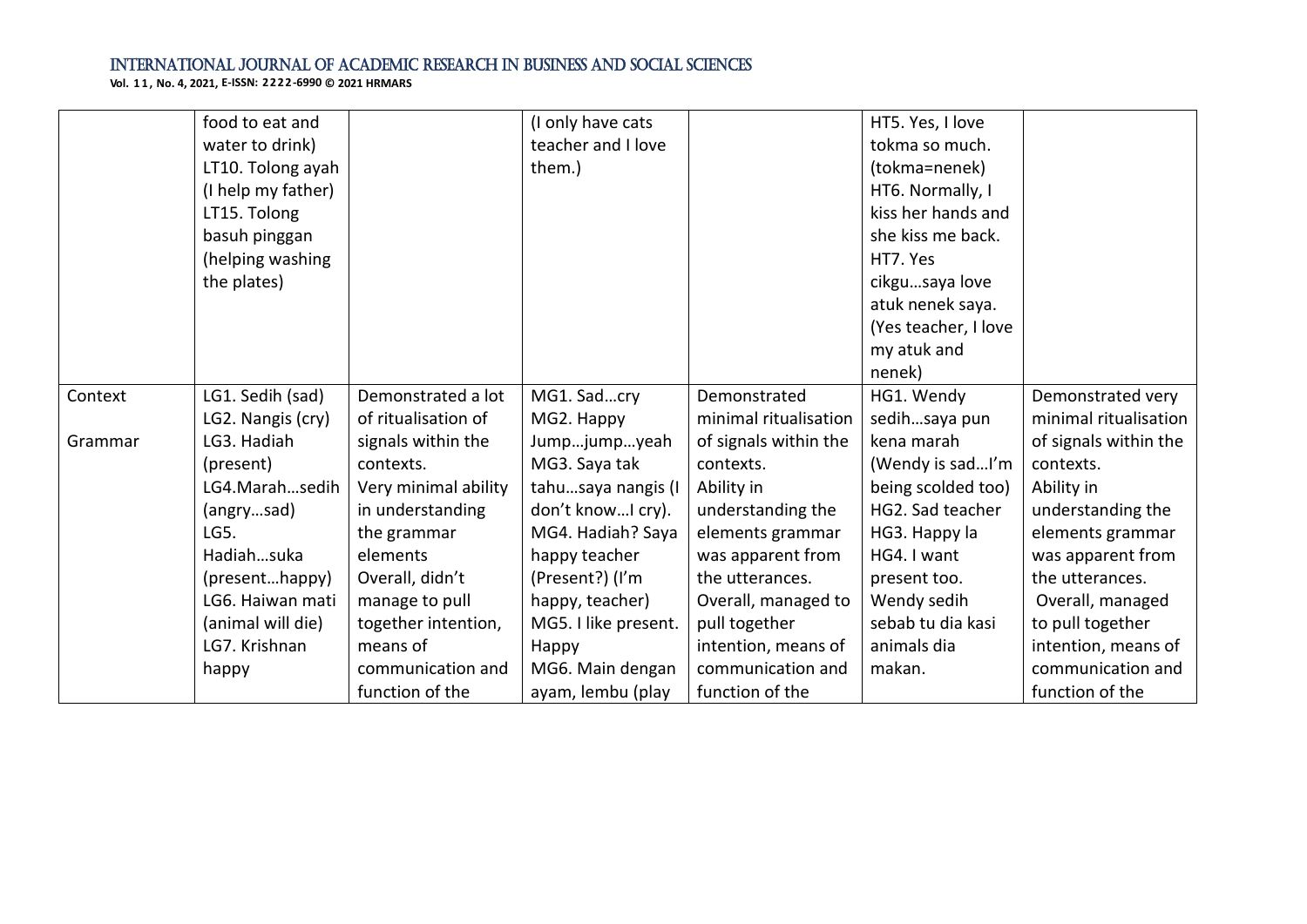|          | LG8. Jumpa atuk   | message within the  | with chickens and   | message within the | (Wendy is sad      | message within the |
|----------|-------------------|---------------------|---------------------|--------------------|--------------------|--------------------|
|          | dan nenek (visit  | context.            | cows)               | context.           | that's why she     | context.           |
|          | atuk and nenek)   |                     |                     |                    | feeds the animals) |                    |
|          | LG9. Mandi        |                     |                     |                    | HG5. Ayah Aliff    |                    |
|          | sungai (swim in   |                     |                     |                    | bawa kereta        |                    |
|          | the river)        |                     |                     |                    | (Aliff's father    |                    |
|          |                   |                     |                     |                    | drives the car)    |                    |
| Setting  | LL1. Aliff        | Echolalia           | ML1. Wendy kat      | Echolalia          | HL1. Di rumah      | Echolalia          |
| Location | kampung (Aliff is | Two $(R4$ and $R5)$ | rumah (Wendy is at  | Two (R7 and R10)   | mereka (at their   | One (R13) from HFA |
|          | in kampung)       | from LFA had their  | home)               | from MFA had their | house)             | had his echolalia. |
|          | LL2. Wendy main   | echolalia           | ML2. Krishnan pun   | echolalia          | hL2. Aliff is in   |                    |
|          | dengan animals    |                     | kat rumah.          |                    | kampung and at     |                    |
|          | (Wendy is playing |                     | (Krishnan is at     |                    | the river.         |                    |
|          | with the animals) |                     | home too)           |                    | HL3. Wendy's       |                    |
|          | LL3. Kampung      |                     | ML3. Semua kat      |                    | animals are at     |                    |
|          | LL4. Rumah (at    |                     | rumah mereka (All   |                    | home.              |                    |
|          | home)             |                     | are at home)        |                    | HL4. Krishnan and  |                    |
|          | LTi1.             |                     |                     |                    | his family are     |                    |
| Time     | Kampungrumah      |                     | MTi1. Kampung       |                    | staying at home    |                    |
|          | nenek (at nenek's |                     | and house Petang    |                    | HL5. Wendy kat     |                    |
|          | house)            |                     | dan malam           |                    | rumah (Wendy is    |                    |
|          | LTi2. River       |                     | (evening and night) |                    | at home)           |                    |
|          | LTi3. Pagi        |                     | MTi2. Kucing pagi   |                    | HL6. Krishnan pun  |                    |
|          | (morning)         |                     | (cat in the         |                    | kat rumah.         |                    |
|          | LTi4. Saya mandi  |                     | morning)            |                    | (Krishnan is at    |                    |
|          | pagi (I bathe in  |                     | MTi3. Anjing dia    |                    | home too)          |                    |
|          | the morning)      |                     | mandi petang (dog   |                    |                    |                    |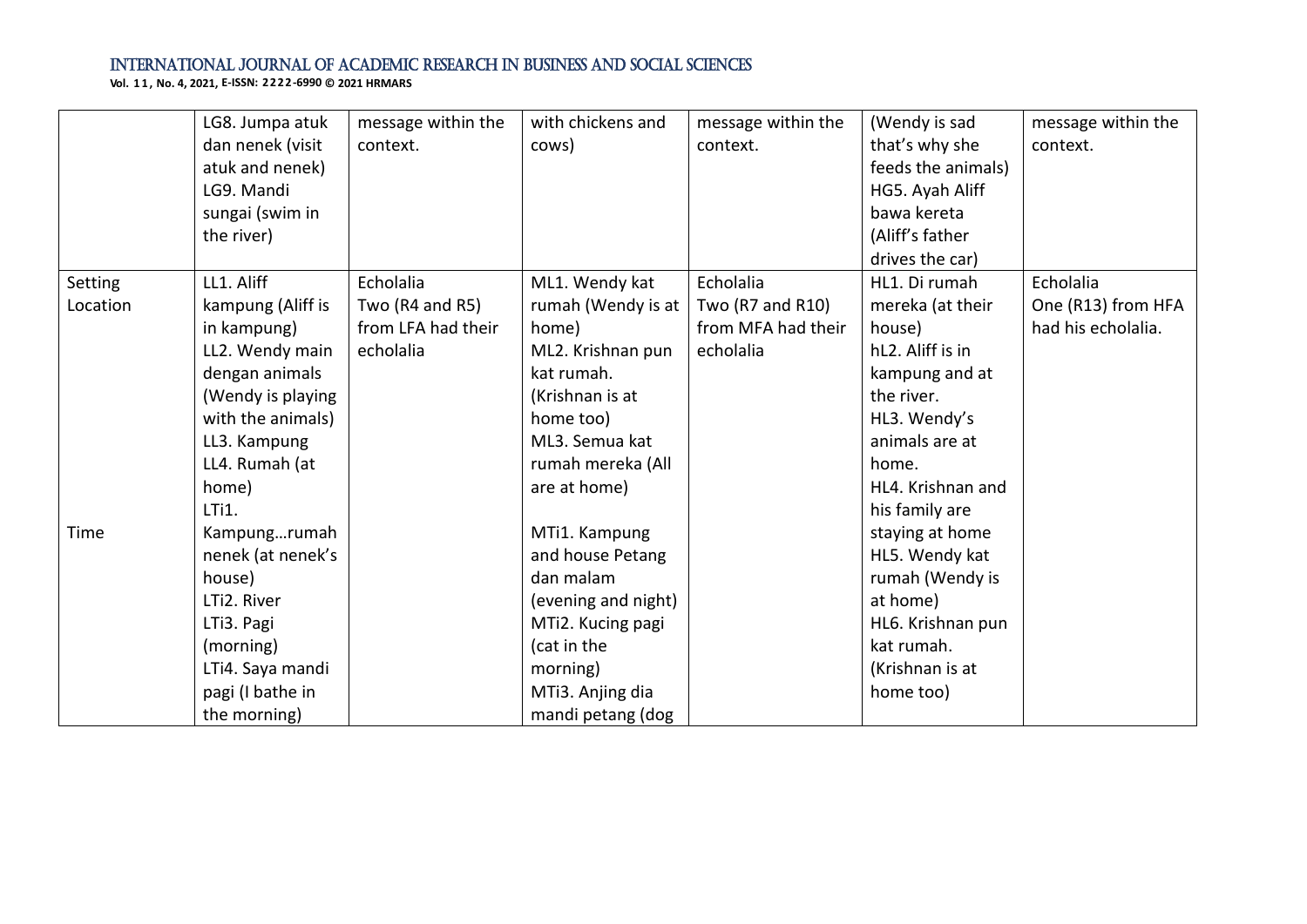|                |                 |                    | is having a bath in    |                      | HTi1. Kucing hari      |                        |
|----------------|-----------------|--------------------|------------------------|----------------------|------------------------|------------------------|
|                |                 |                    | the evening)           |                      | Isnin (cat is on       |                        |
|                |                 |                    |                        |                      | Monday)                |                        |
|                |                 |                    |                        |                      | HTi2. Anjing hari      |                        |
|                |                 |                    |                        |                      | Selasa ke cikgu        |                        |
|                |                 |                    |                        |                      | (dog is on Tuesday     |                        |
|                |                 |                    |                        |                      | right teacher?)        |                        |
|                |                 |                    |                        |                      | HTi3. Tengahhari       |                        |
|                |                 |                    |                        |                      | sebab kalau pagi       |                        |
|                |                 |                    |                        |                      | sejuk (it's            |                        |
|                |                 |                    |                        |                      | afternoon,             |                        |
|                |                 |                    |                        |                      | because if it's in     |                        |
|                |                 |                    |                        |                      | the morning it's       |                        |
|                |                 |                    |                        |                      | cold)                  |                        |
| Emotion        | <b>No</b>       | Changes in facial  | Eggs noAtuk no         | Changes in facial    | No. Marah atuk         | Changes in facial      |
| (utterances+bo | LE1. Facial     | expression as well | <b>ME1. Shake head</b> | expression as well   | Aliff. (Aliff's atuk   | expression as well     |
| dy language)   | expression      | as eye gaze were   | Nocannot               | as eye gaze were     | will be angry)         | as eye gaze were       |
|                | changes-looking | detected a lot     | Atuk angry             | detected lesser than | <b>HE1. Shake head</b> | detected lesser than   |
|                | worried         | among LFA          | ME2. Making a          | the LFA              | Nocannot               | the LFA and MFA.       |
|                | LE2. Shake head |                    | frown face             | Signals for social   | Atuk marah nanti       | Signals for social     |
|                | LE3. Eyes were  |                    | NoNanti telur          | emotion were         | (Atuk will be angry    | emotion were           |
|                | looking at      |                    | sikit (Eggs will       | visible in the       | later)                 | visible clearly in the |
|                | somewhere else  |                    | become lesser)         | utterances.          | <b>HE2. Shake</b>      | utterances.            |
|                | LE4. Quiet and  |                    | Kesian kucing tu       |                      | headeyes were          |                        |
|                | was looking     |                    | (Pity the cat)         |                      | looking at R12         |                        |
|                | down            |                    | ME3. Looking sad       |                      | If you ask properly,   |                        |
|                | Tidak (No)      |                    |                        |                      | you can take it.       |                        |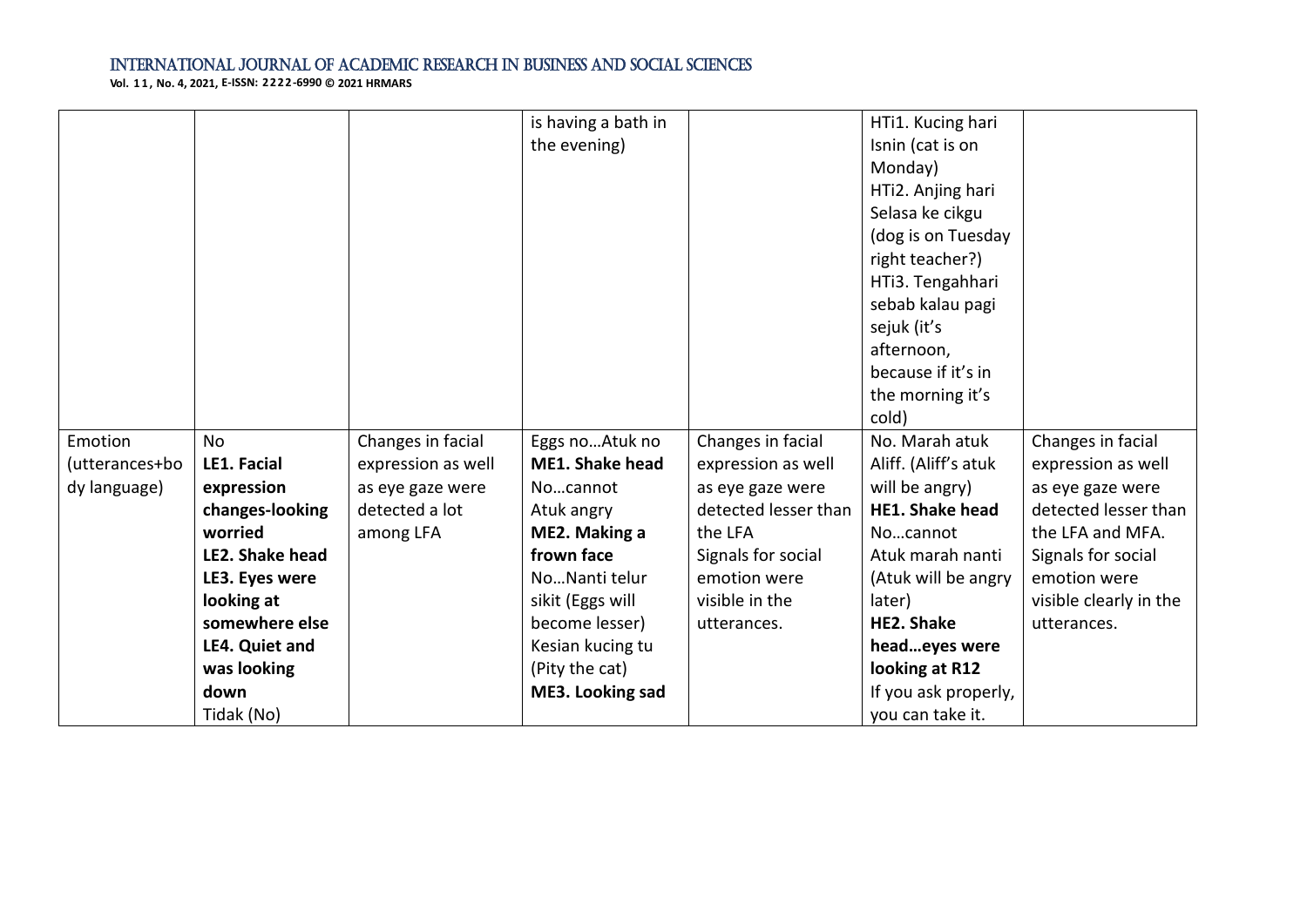|            | Atuk marah (Atuk   |                   | Saya tak bawa balik    |                       | Cannot steal of    |                       |
|------------|--------------------|-------------------|------------------------|-----------------------|--------------------|-----------------------|
|            | is angry)          |                   | (I won't take them     |                       | course. Must ask.  |                       |
|            | Sedih (sad)        |                   | back home)             |                       | HE3. Making a      |                       |
|            | LE5. Stare at      |                   | <b>ME4. Shake head</b> |                       | frown face         |                       |
|            | researcher         |                   | and look sad           |                       | No tak boleh,      |                       |
|            | LE6. Eyes were     |                   | Sad so I bring home    |                       | cikgu. Kena tanya. |                       |
|            | looking at         |                   | the baby cat           |                       | Berdosa            |                       |
|            | somewhere else     |                   | <b>ME5. Looking</b>    |                       | (No, you cannot    |                       |
|            | Cry                |                   | happy                  |                       | teacher. You have  |                       |
|            |                    |                   | ME6. Smiling           |                       | to askit's sinful) |                       |
|            |                    |                   |                        |                       | <b>HE4. Facial</b> |                       |
|            |                    |                   |                        |                       | expression         |                       |
|            |                    |                   |                        |                       | changes.           |                       |
|            |                    |                   |                        |                       |                    |                       |
| Assumption | LO1. Boleh (Yes)   | Vocalisation was  | MO1. Boleh (Yes)       | No vocalisation.      | HO1. Boleh cikgu   | No vocalisation.      |
| Opinion    | LO2. Tak (No)      | demonstrated.     | MO2. Kerja sekolah     | Demonstrated          | (Yes they can,     | Demonstrated very     |
|            | LO3. Tak tahu (I   | Opinions were not | senang                 | minimal ritualisation | teacher)           | minimal ritualisation |
|            | don't know)        | visible.          | (Homework is easy)     | of signals within the | HO2. Sebab dia     | of signals within the |
|            | LO4. Diaabang      |                   | MO3. Tanya emak        | contexts.             | sekolah (Because   | contexts.             |
|            | tolong (The        |                   | (Ask the mother)       | Minimal opinions      | they go to school) | Opinions were         |
|            | brother is helping |                   | MO4. Sebab dia         | were heard.           | HO3. Tak boleh     | heard clearly.        |
|            | her)               |                   | kecil lagi (Because    |                       | (No)cannot         |                       |
|            | LO5. Dia tak tahu  |                   | they are still small)  |                       | HO4. Because dia   |                       |
|            | (She doesn't       |                   | MO5. Yes they can      |                       | adik, Krishnan     |                       |
|            | know)              |                   | MO6. I don't want      |                       | abang (Because     |                       |
|            | LO6. Cikgu         |                   | homework               |                       | they are sisters   |                       |
|            | tolongaaaem        |                   |                        |                       |                    |                       |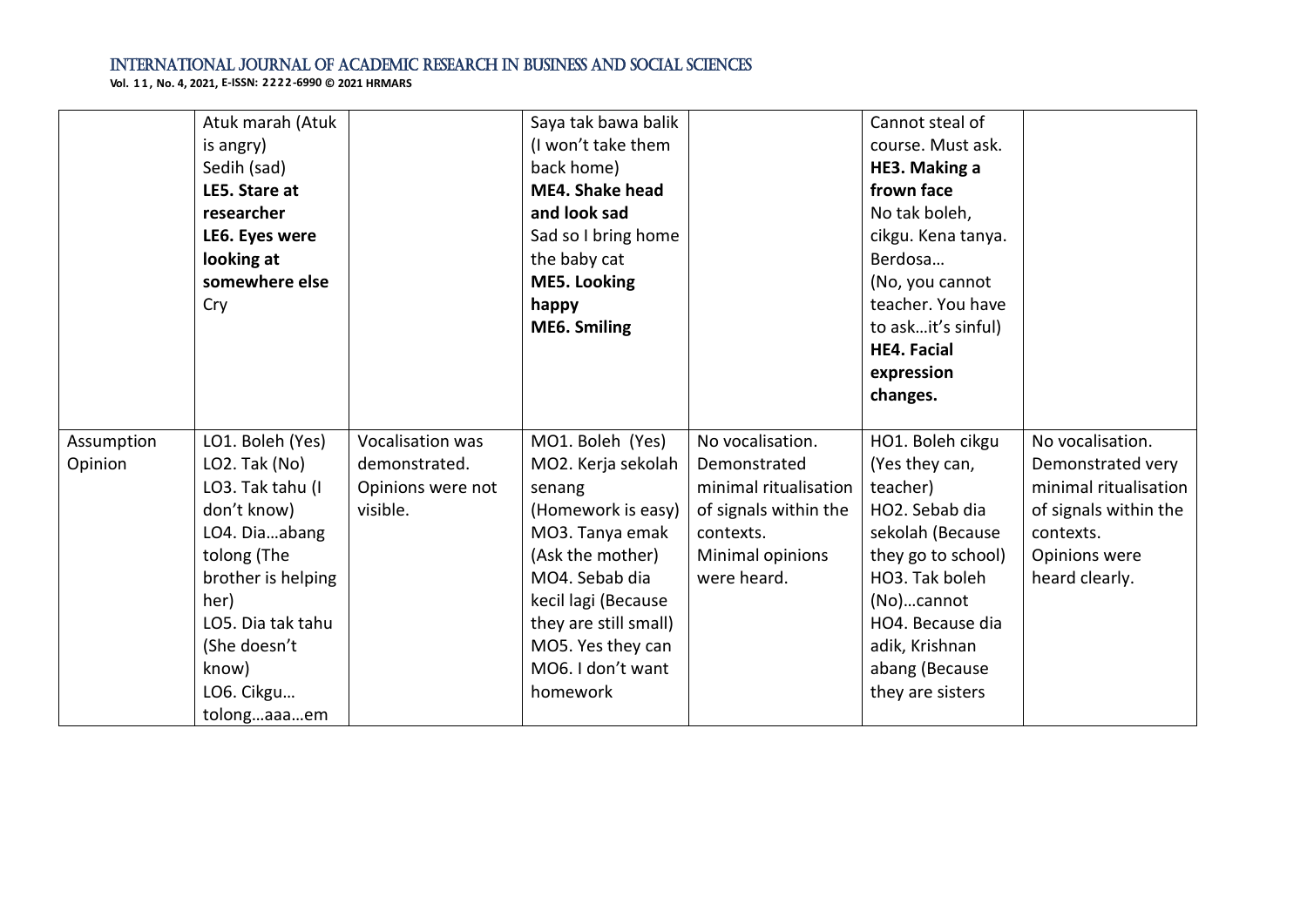|           | mm (Teacher can<br>help)                                                                                                                                                                                                                                                                                      |                                                                                                                       |                                                                                                                                                                                                                                                                                                                             |                                                                                                                                      | and Krishnan is a<br>brother)<br>HO5. Homework is<br>easy<br>HO6. Tak boleh<br>cikgu. (No they<br>can't, teacher)                                                                                                                                                                                                                                 |                                                                                                                                      |
|-----------|---------------------------------------------------------------------------------------------------------------------------------------------------------------------------------------------------------------------------------------------------------------------------------------------------------------|-----------------------------------------------------------------------------------------------------------------------|-----------------------------------------------------------------------------------------------------------------------------------------------------------------------------------------------------------------------------------------------------------------------------------------------------------------------------|--------------------------------------------------------------------------------------------------------------------------------------|---------------------------------------------------------------------------------------------------------------------------------------------------------------------------------------------------------------------------------------------------------------------------------------------------------------------------------------------------|--------------------------------------------------------------------------------------------------------------------------------------|
| Reference | LR1. Tolong ayah<br>(I help my father)<br>LR2. Tolong cuci<br>carcuci (I help<br>him with washing<br>the car)<br>(hardly made<br>reference)<br>LR3. Aliff suka<br>atuk nenek<br>LR4. Sedihcry<br>(sad)<br>LR5. Hadiahsuka<br>(presenthappy)<br>LR6. Boleh (Yes)<br>LR7. Cikgu<br>tolong (Teacher<br>can help) | Vocalisation<br>References were<br>hardly made by one<br>respondents and<br>only visible<br>minimally from<br>others. | MR1. Saya mandi<br>pagi (I bathe in the<br>morning) MR2.<br>Saya tolong emak,<br>ayah, semua. (I<br>help my mother,<br>father and<br>everyone)<br>MR3. Nanti telur<br>sikit (Eggs will<br>become lesser)<br>MR4. I help my<br>mum with<br>washingbaju,<br>pinggan. (clothes<br>and plates)<br>MR5. I don't want<br>homework | No vocalisation.<br>Demonstrated<br>minimal ritualisation<br>of signals within the<br>contexts.<br>Minimal references<br>were heard. | HR1. Saya tolong<br>ayah cuci kereta. (I<br>help my father<br>washing his cars)<br>HR2. Boleh cikgu<br>(Yes they can,<br>teacher)<br>HR3. Sebab dia<br>sekolah (Because<br>they go to school)<br>HR4. Saya tolong<br>kakak. (I help my<br>sister)<br>HR5. Kakak pun<br>tolong<br>sayahomework.(<br>My sister helps me<br>too with my<br>homework) | No vocalisation.<br>Demonstrated<br>minimal ritualisation<br>of signals within the<br>contexts.<br>References were<br>heard clearly. |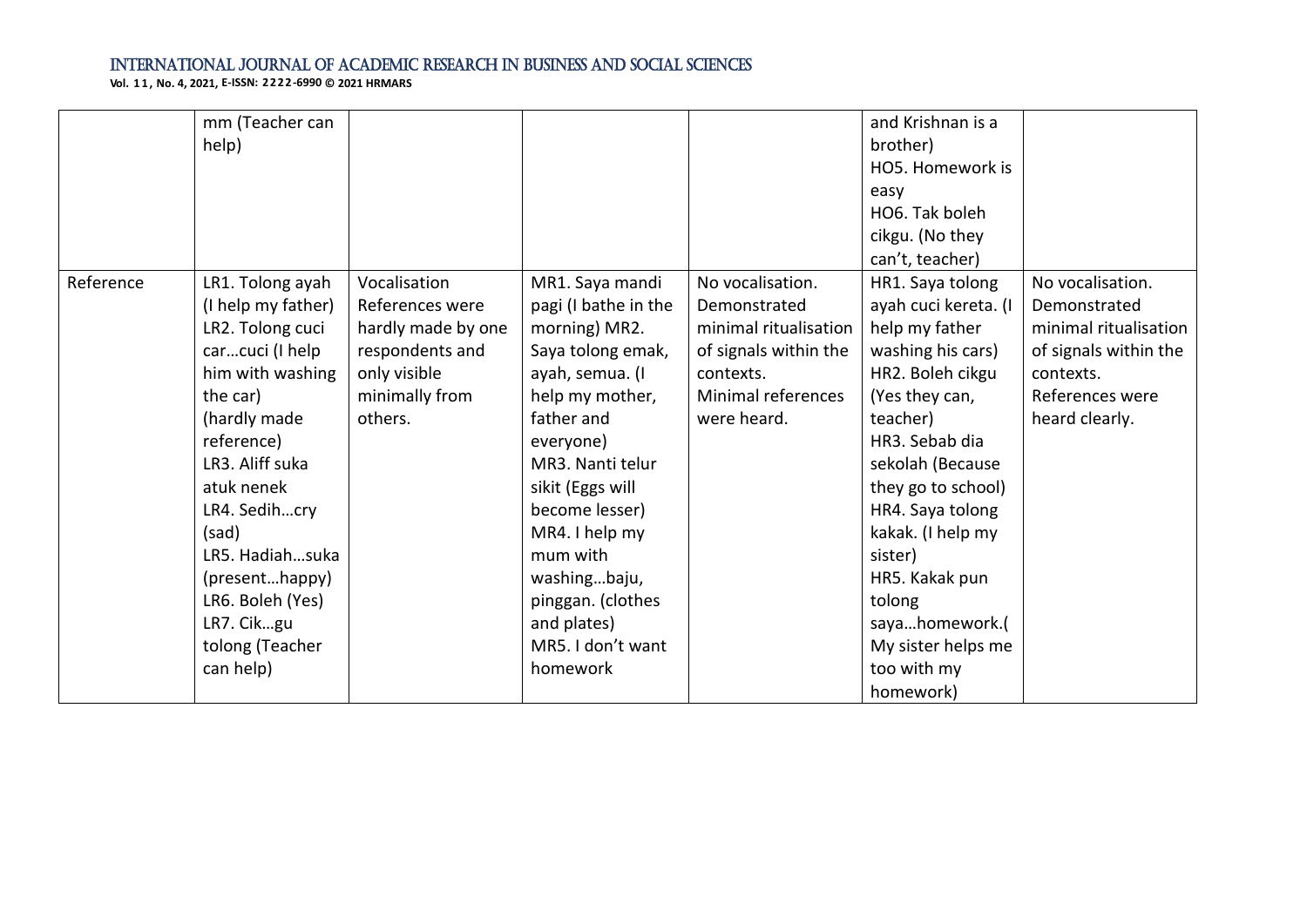|          |                    |                     |                      |                     | HR6. I help Yaya    |                     |
|----------|--------------------|---------------------|----------------------|---------------------|---------------------|---------------------|
|          |                    |                     |                      |                     | my sister cleaning  |                     |
|          |                    |                     |                      |                     | up her toys.        |                     |
| Question | LQ1. Tidak         | Minimal awaiting    | MQ1. Cikgu rasa,     | Awaiting response   | HQ1. Die?           | Awaiting response   |
|          | selamat? (Not      | response from the   | mati ke kucing tu?   | from the MFA        | HQ2. Tak ladia      | from the HFA        |
|          | safe?)             | LFA respondents     | (Do you think they   | respondents was     | cari makan lain. (I | respondents was     |
|          | LQ2. Mati (Die)    | was observed        | will die, teacher?)  | good.               | don't think so.     | good.               |
|          | LQ3. Mati ke?      | Questioning ability | MQ2. Wendy           | Questioning ability | They somewhere      | Questioning ability |
|          | (Die?)             | was very minimal    | biarkan? (Did        | was apparent and    | else to find their  | was demonstrated    |
|          | LQ4. Mati ke       | too.                | Wendy leave          | could be observed   | food)               | clearly too.        |
|          | teacher? (Did      |                     | them?)               | clearly too.        | HQ3. Orang lain     |                     |
|          | they die teacher?) |                     | MQ3. Ye ke? Tak      |                     | datang. (Other      |                     |
|          | LQ5. Saya tak      |                     | kot. (Is it? I don't |                     | people will come)   |                     |
|          | tahu. (I don't     |                     | think so)            |                     | HQ4. Betul tak      |                     |
|          | know)              |                     | Selamat saya rasa.   |                     | teacher? (Isn't it  |                     |
|          | LQ6. Mati kot      |                     | (I think they are    |                     | teacher)            |                     |
|          | (Die, I think)     |                     | safe)                |                     | HQ5. Yes they will. |                     |
|          |                    |                     | MQ4. People come     |                     | HQ6. Why Wendy      |                     |
|          |                    |                     | and save             |                     | did not want to     |                     |
|          |                    |                     | themkan              |                     | save them?          |                     |
|          |                    |                     | teacher? (right,     |                     |                     |                     |
|          |                    |                     | teacher)             |                     |                     |                     |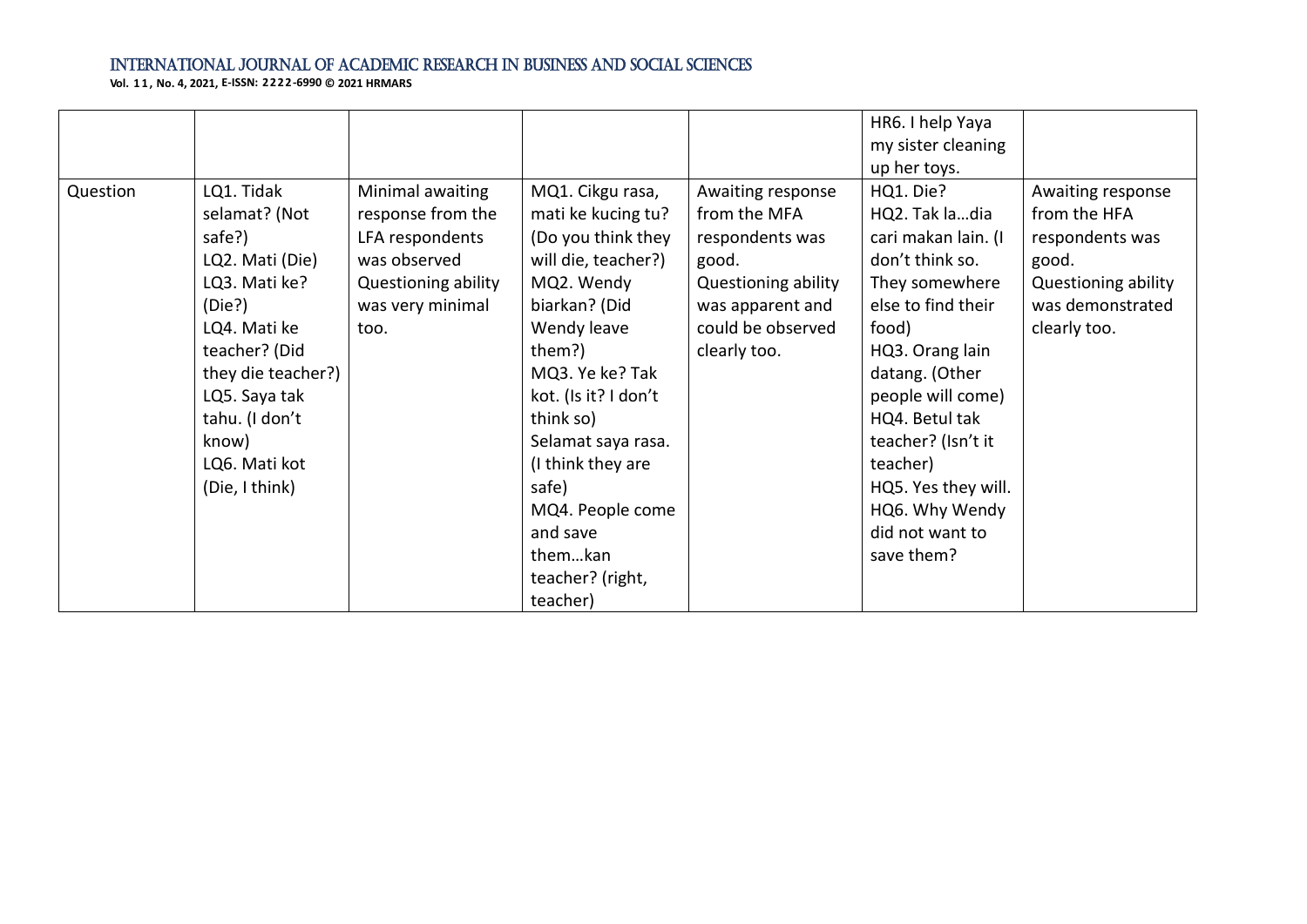**Vol. 1 1 , No. 4, 2021, E-ISSN: 2222-6990 © 2021 HRMARS**

Only the HFA respondents (HT1-HT13) demonstrated generative language ability where the number of words that they uttered were more than the LFA and MFA, and many of the utterances were long phrases and clauses; for examples, "Saya peluk atuk, cikgu…peluk nenek juga", "Say I love you, cium, pegang tangan…buat macam ni…" and "Saya kasi animals makan cat food dan minum air". On the contrary, the LFA respondents only demonstrated communication display and intention of uttering words. Apart from that, the words uttered were minimal and many of them were single words and short phrases (LT1-LT15 e.g. "Love", "Peluk atuk nenek", "sayang", "kasi makan"). As for the MFA, the number of short phrases produced by them were more (MT1-MT11); for examples, "Cium tangan atuk dan nenek", "Saya tolong adik", "Tolong semua cikgu".

The second communicative intent observed was the ability in ritualising the form of signal within the contexts. This element of communicative intent happened when the ASD respondents had difficulties and they found it challenging to respond to the situations or questions during the sessions. For this communicative intent, during the 'grammar session', the LFA respondents demonstrated a lot of ritualisation of signals within the contexts; for examples (LG1-LG13), "Sedih", "Nangis", "Marah…sedih" and "Aliff makan" and did not managed to pull together the intention, means of communication and function of the message within the context. As for the MFA respondents, they demonstrated minimal ritualisation of signals within the contexts because they managed to pull together intention, means of communication and function of the message within the context; for examples (MG1-MG11), "Saya tak tahu…saya nangis", "Hadiah? Saya happy teacher", and "Aliff main dengan lembu kambing". Finally, the HFA demonstrated very minimal ritualisation of signals within the contexts and overall, they managed to pull together intention, means of communication and function of the message within the context and as a result, they produced better utterances (HG1HG7); for examples, "Wendy sedih…saya pun kena marah", "I want present too. Wendy sedih sebab tu dia kasi animals dia makan" and "Aliff swims in the river. He eats food with family and he feeds animals too".

This communicative intent element was seen again during the 'opinion session' and 'reference session'. Since the LFA respondents found the questions posed to them challenging and they could not respond exactly to the questions, they demonstrated the vocalisation element. They produced unintelligible speech; for examples (LO1-LO6), "Dia…abang tolong", Cikgu… tolong…aaa…emmm" and, and (LR1-LR7), "Tolong cuci car…cuci", "Hadiah…suka" and "Cik…gu tolong". Furthermore, there was vocalisation and minimal ritualisation of signals within the contexts that was demonstrated by the MFA and LFA respondents. Utterances produced by the MFA (MO1-MO6 and MR1-MR5) were more sensible; for examples, "Kerja sekolah senang", "Sebab dia kecil lagi", "I don't want homework" and "Saya tolong emak, ayah, semua", and the HFA respondents also produced clear utterances (HO1-HO7) and (HR1- HR7); for examples, "Because dia adik, Krishnan abang", "Homework is easy.", "Saya tolong ayah cuci kereta." and "Kakak pun tolong saya…homework".

Correspondingly, the next communicative intent observed was echolalia, and echolalia occurred in the respondents' utterances. Two (R4 and R5) from LFA, two (R7 and R10) from MFA and one (R13) from HFA respondents had echolalia in their utterances. The echolalia produced by these respondents were immediate echolalia where most of the time they were echoing their friends' answers; for examples, "Kampung…rumah nenek" and "Pagi", "Saya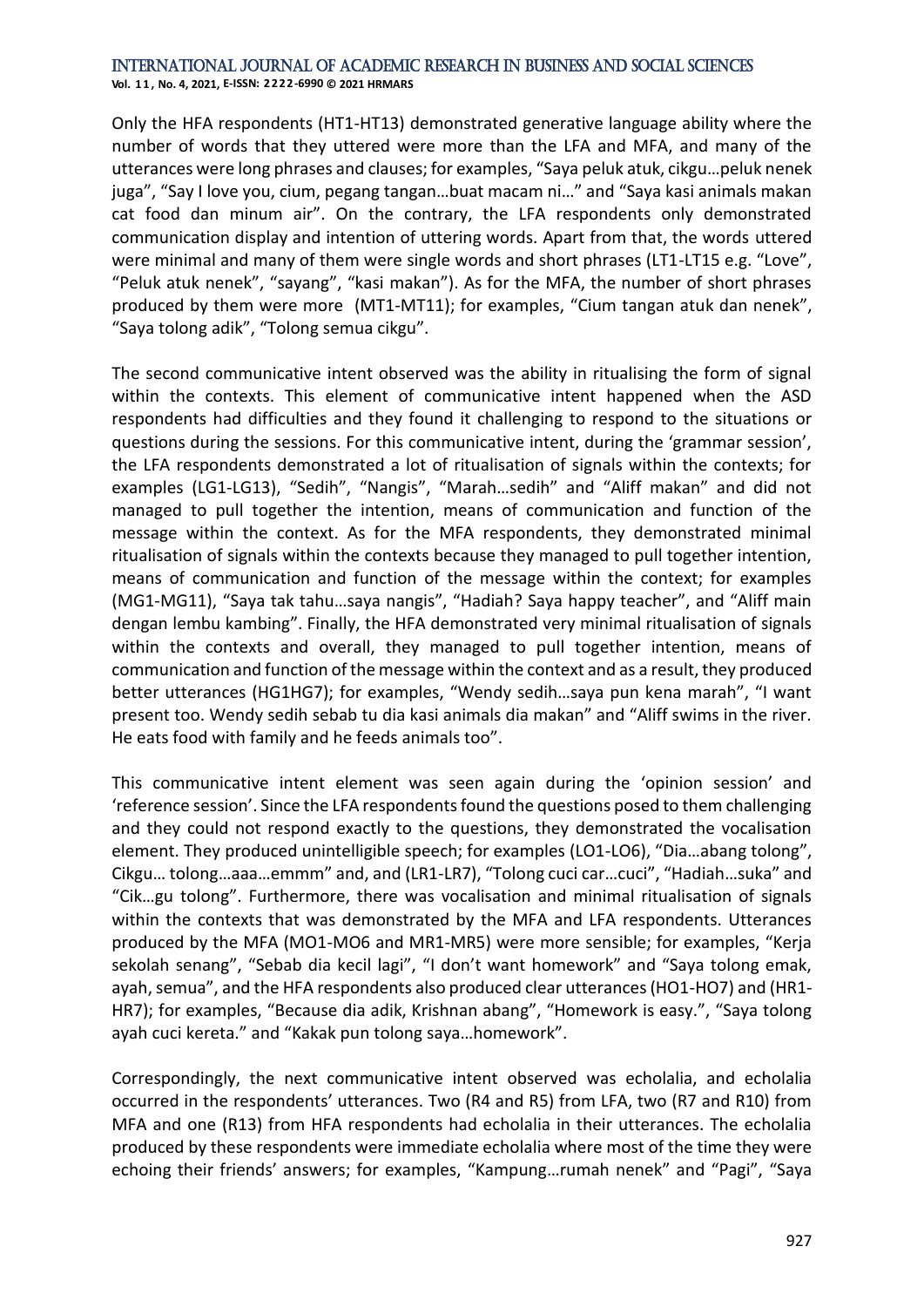mandi pagi", "Krishnan pun kat rumah" (ML2 and ML6) and "Wendy kat rumah" (HL1 and HL5) or they responded by repeating the words or phrases from the questions posed to them; "River", "Kucing pagi" and "Kucing hari Isnin".

Furthermore, the ASD respondents demonstrated another communicative intent which was alternating eye gaze, persistent signalling and body language. For this, the LFA displayed a lot of changes in facial expression as well as eye gaze during the sessions; for examples (LE1-LE9) – changes in facial expression included looking worried, shaking of the head, looking elsewhere, and staring at the researcher. In contrast, changes in facial expression as well as eye gaze were lesser in MFA (ME1-ME6) and HFA (HE1-HE6) respondents.

Finally, the ASD respondents from the three groups were also observed in terms of their awaiting response from the listener and ability to question. Observations showed minimal awaiting response and minimal ability to question by the LFA respondents. The LFA respondents did not modify the form of a signal or use an alternative strategy (LQ1-LQ6); for example, "Saya tak tahu", "Mati" and "Mati kot", and as for their minimal questioning ability, they only asked simple questions: "Tidak selamat" and "Mati ke teacher?". On the other hand, the MFA respondents demonstrated good awaiting response ability and their questioning ability was apparent and could be observed clearly, too; for examples (MQ1-MQ4), "Ye ke? Tak kot", "Cikgu rasa, mati ke kucing tu?" and "People come and save them…kan teacher?". Similarly, the HFA respondents demonstrated good awaiting response where they managed to modify the form of a signal or use an alternative strategy like reasoning; for examples (HQ1- HQ8), "Tak la…dia cari makan lain" and "Mati la…sebab terbiar" as for their questioning ability, they could come up with these questions such as "Why Wendy did not want to save them?" and "Takkan orang lain tak nampak cikgu?".

#### **Conclusion**

In conclusion, two similarities were found; firstly, all the three groups; LFA, MFA and HFA demonstrated the seven communicative intent signals and secondly, their utterances matched with the elements in DAT (2019). On the other hand, among the differences were the length of the utterances produced by the LFA, MFA and HFA respondents and the echolalia and also the gestures that they exhibited. Moving on to the communicative strategies, all strategies were engaged by the 13 ASD respondents and they were different in terms of the degree on how much the engagement was.

Subsequently, the current study was succeeded in coming up with the repertoire (utterances and gestures) from the ASD children presented in tables of the comparison of the communicative intent and communicative strategies. Overall, in terms of the communicative intent, the LFA respondents did not demonstrate the generative language ability instead they showed of the vocalisation ability. This was seen from the utterances that they produced; they were only simple words and if they came up with longer phrases or clauses, they became unintelligible. Furthermore, having the MFA respondents in the study, we could see big differences between the HFA and the LFA. MFA respondents was observed as not having the generative language ability but they could utter more words and phrases and they did have a little vocalisation in their utterances sometimes. In comparison to the LFA, the MFA's utterances were more senseful. Echolalia, alternating eye gaze and body language were also realised in them. In comparison to the HFA, changes in facial expression as well as eye gaze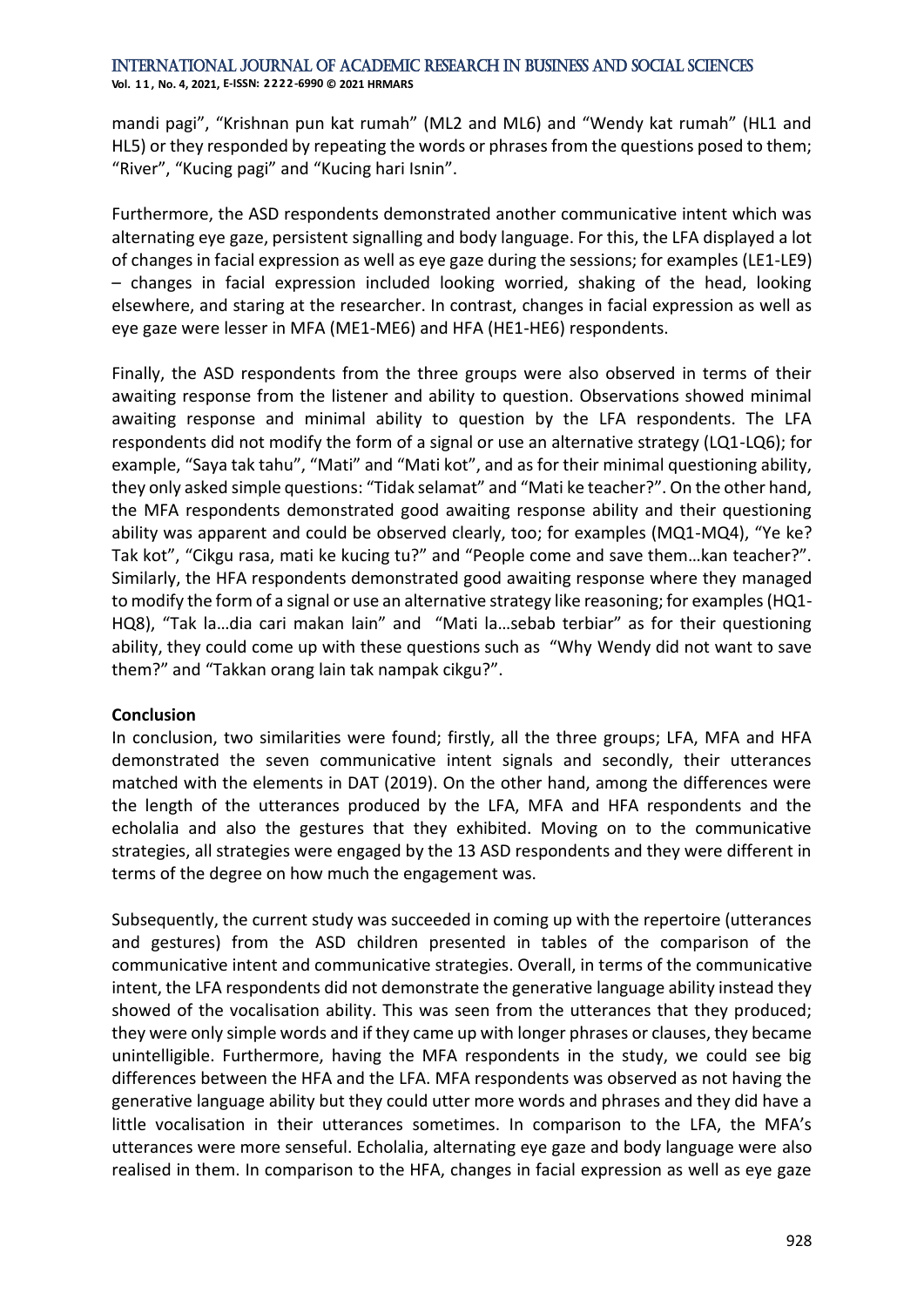were detected lesser in the MFA. Finally, the MFA respondents demonstrated good awaiting response ability and their questioning ability was apparent and could be observed clearly too.

#### **References**

- Alias, A. (2013). The issues in implementing transition program for special needs students. *Journal of Special Education*. *9* (16):9-14. Canadian Center of Science and Education.
- Asperger, H. (1991). Autistic psychopathy in childhood. *In Frith, Uta (ed.), Autism and Asperger Syndrome*. Cambridge: Cambridge University Press, 1991: 37–92.
- Belmonte, M., Saxena-Chandhok, T., Cherian, R., Muneer, R., George, L. & Karanth, P. (2013). Oral motor deficits in speech-impaired children with autism. *Front. Integr. Neurosci* https://doi.org/10.3389/fnint.2013.00047
- Cerbo, S. N., & Rabi, N. M. (2019). The social and communication skills difficulties among Learners with Autism Spectrum Disorder. *International Journal of Academic Research in Business and Social Sciences*, 9(6), 1152–1162.
- Chenausky, K., Brignell, A., Morgan, A., & Tager-Flusberg, H. (2019). Motor speech impairment predicts expressive language in minimally verbal, but not low verbal, individuals with autism spectrum disorder. *Autism & Developmental Language Impairments*. *Volume 4*: 1–12
- Givón, T. (1992). The grammar of referential coherence as mental processing instructions. *Linguistics*, 30, 5–56. https://doi.org/10.1515/ ling.1992.30.1.5
- Hengst, J. A. (2020). Understanding everyday communication interactions. *Taylor & Francis*. Published by Routledge
- Johnston, K., Murray, K., Spain, D., Walker, I., & Russell, A. (2019). Executive function: Cognition and behaviour in adults with Autism Spectrum Disorders (ASD). *Journal of Autism and Developmental Disorders.*
- Kanner, L. (1943). Autistic disturbances of affective contact. *Nervous Child: Journal of Psychopathology, Psychotherapy, Mental Hygiene, and Guidance of the Child 2*: 217–50.
- Knutsen, J. (2013). The understanding of teaching in children with Autism Spectrum Disorder. University of Pennsylvania.
- Loytomaki, J., Ohtonen, P., Laakso, M. L., & Huttunen, K. (2019). The role of linguistic and cognitive factors in emotion recognition difficulties in children with ASD, ADHD or DLD. *International Journal of Language and Communication Disorders*. *Vol. 00*, NO. 0, 1–12
- Abd Rahim, N. (2019). Kajian wacana dan strategi komunikasi. Teori dan Aplikasi. Penerbit UMT Universiti Malaysia Terengganu
- Prizant, B. M. (1984), Echolalia in autism: assessment and intervention. Semin. Speech Lang, *4*:63-78.
- Prizant, B. M., & Wetherby, A.M. (1986). Communicative Intent: A framework for understanding social-communicative behaviour in Autism. *American Academy of Child and Adolescent Psychiatry*.
- Su, Y., Naigles, L. R., & Su, L. (2018). Uneven expressive language development in Mandarinexposed preschool children with ASD: Comparing vocabulary, grammar, and the decontextualized use of language via the PCDI-Toddler form. *J Autism Development Disorder 48*, 3432–3448 (2018).

https://doi.org/10.1007/s10803-018-3614-x

Amirrudin, S., & Abd Rahim, N. (2019). Social Stories in the development of social